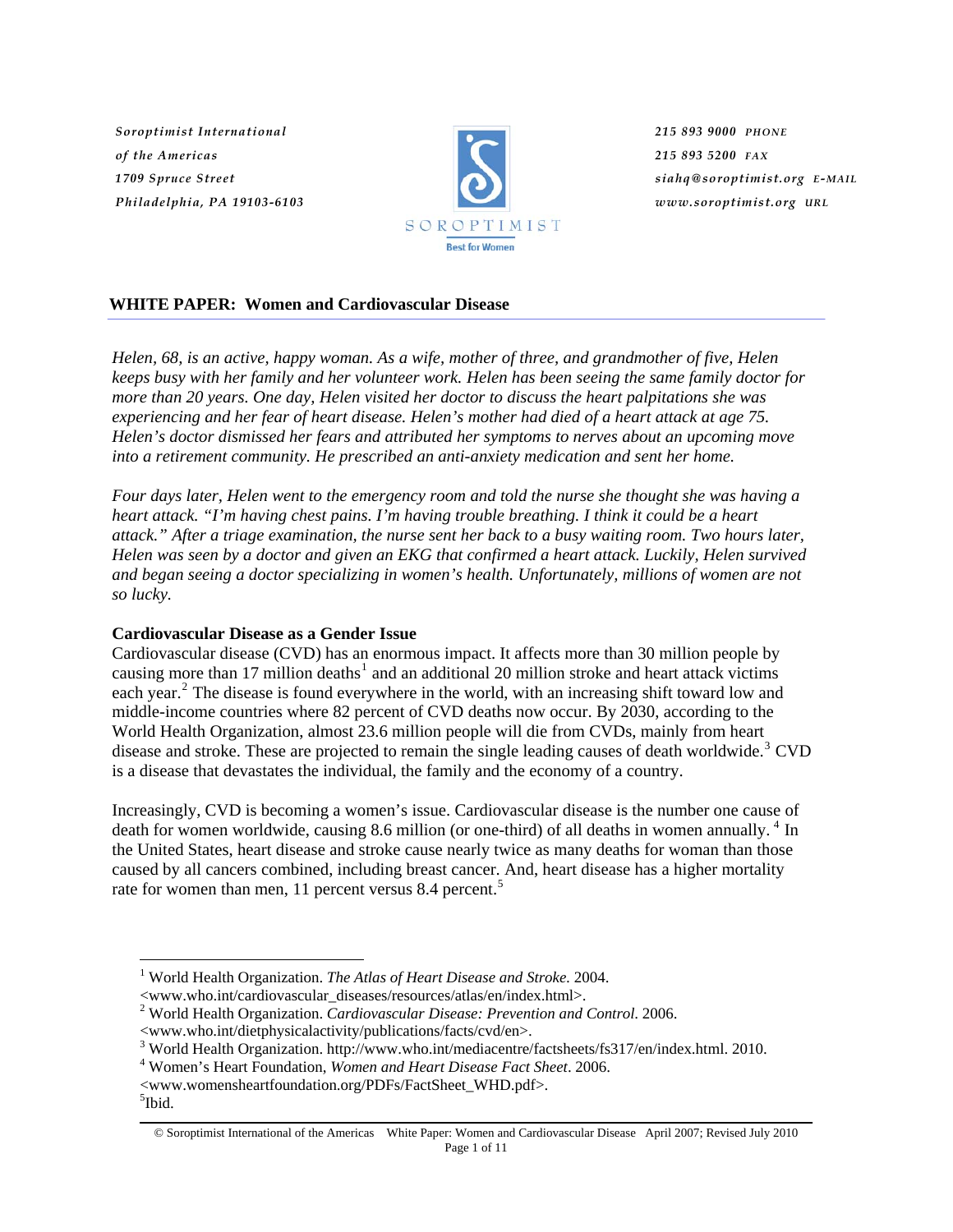CVD is a disease that affects women all over the world. However, the disease continues to be categorized as a "man's disease" and is under-detected and overlooked in women—which results in women less likely to be hospitalized, to be referred to a heart specialist or to be properly treated.<sup>[6](#page-1-0)</sup> The disease has no geographical boundaries and its effects impact women across the globe:

- In the United States, women who have heart attacks are twice as likely to die as men in the first two weeks of recovery.<sup>[7](#page-1-1)</sup> 42 percent of women who have heart attacks die within 1 year, compared to 24 percent of men.<sup>8</sup>
- In the United States, more women than men have died of CVD since 1984, yet only 13 percent of women believe heart disease and stroke are their most serious health risks.<sup>[9](#page-1-2)</sup>
- Young women still feel more threatened by cancer than they do by CVD.<sup>[10](#page-1-3)</sup>
- In Canada, a woman's risk of dying within the first 30 days is 16 percent higher after a heart attack and [11](#page-1-4) percent higher after a stroke than for a man.<sup>11</sup>
- In most developing countries, CVD causes four times as many deaths in mothers than HIV/AIDS and childbirth-related deaths combined.<sup>[12](#page-1-5)</sup>
- A 2007 study done by the American Heart Association found that countries in Latin American have remarkably higher proportions of abdominal obesity, high blood cholesterol and hypertension than the other 46 countries studied in other regions and that there is a significant need for lifestyle and behavioral modification if the CVD risk is to be reduced.<sup>[13](#page-1-6)</sup>
- In developing countries, half of all deaths of women over 50 are due to heart disease and stroke.<sup>[14](#page-1-7)</sup>
- In Brazil, the proportion of CVD deaths in women between 35 and 44 years is 75 percent higher than in US women.<sup>[15](#page-1-8)</sup>
- y Ischemic (reduced blood supply) heart disease is projected to increase by 120 percent in women in developing countries between 1990 and 2020 compared to age-related increases of 30 percent in the industrialized world.<sup>[16](#page-1-9)</sup>

<span id="page-1-2"></span> $8$  Ibid.

 $\overline{a}$ 

<www.americanheart.org/presenter.jhtml?identifier=2876>.

- 
- <span id="page-1-6"></span><http://www.worldheart.org/publications/heart-beat-e-newsletter/heart-beat-aprilmay-2007/in-thisissue/latin-america-and-heart-disease/>
- <sup>14</sup> World Heart Federation. Fact-Sheet, 2002.

<http://www.worldheart.org/press/facts-figures/go-red-for-women/>.

ProCor. Commentary: Women and cardiovascular disease—A global perspective. Barbara Roberts, MD, 2004. < http://www.procor.org/advocacy/advocacy\_show.htm?doc\_id=700207>.

<span id="page-1-0"></span><sup>6</sup> World Health Organization, *Women: A Special Case?* 2004*.* 

*<sup>&</sup>lt;*www.who.int/cardiovascular\_diseases/en/cvd\_atlas\_12\_women.pdf>. 7 Women's Heart Foundation, *Women and Heart Disease Fact Sheet. 2006.* 

<span id="page-1-1"></span><sup>&</sup>lt;http://www.womensheart.org/PDFs/FactSheet\_WHD.pdf>. 8

<sup>9</sup> American Heart Association. *Facts about Women and Cardiovascular Diseases.* 2006.

<span id="page-1-3"></span><sup>10</sup> Romero DR, Mc Mahan S, Cathorall M. *Cardiovascular Disease (CVD) Risk: Should We Target College Women?* Californian Journal of Health Promotion. 2005; 3 (1):117-129.

<span id="page-1-4"></span><sup>&</sup>lt;http://www.worldheart.org/press/facts-figures/go-red-for-women/>. 11 Macaluso and Charlie Fidelman. *Heart, Stroke Greater Danger for Women*. Canada.com. February 2, 2007. <www.canada.com>.

<span id="page-1-5"></span><sup>&</sup>lt;sup>12</sup>World Heart Federation. *A Race against Time: Key Messages*. April 26, 2004. Page 1.<br><sup>13</sup> World Heart Federation. Latin America and Heart Disease.

<span id="page-1-8"></span><span id="page-1-7"></span><sup>&</sup>lt;sup>15</sup> Mosca L, Mochari H, Christian A, et al. National study of women's awareness, preventive action, and barriers to cardiovascular health. Circulation. 2006;113(4):525-34.

<span id="page-1-9"></span><sup>&</sup>lt;sup>16</sup> Disease Control Priorities in Developing Countries. Thomas Gaziano, K. Srinath Reddy, Fred Paccaud, Sue Horton, and Vivek Chaturvedi. 2006.

<sup>&</sup>lt;http://www.ncbi.nlm.nih.gov/bookshelf/br.fcgi?book=dcp2&part=A4715>.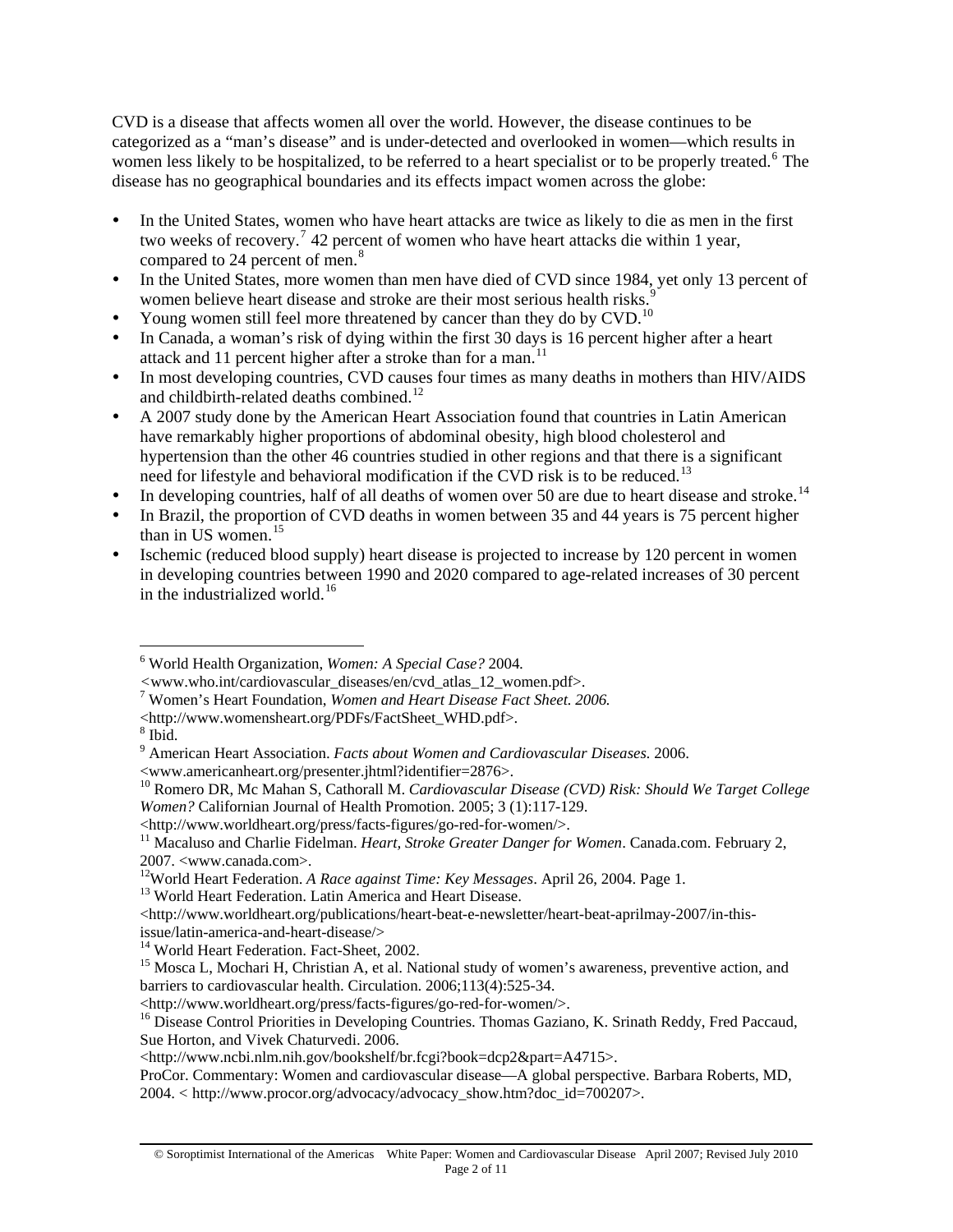One of the reasons that heart disease is deadlier for women is that heart disease has long been thought of as a man's disease. Doctors and women have both been at fault for underestimating the risks of heart disease in women. A study conducted in 2004 in the United States found that less than 20 percent of doctors are aware that CVD now kills more women than men.<sup>[17](#page-2-0)</sup> Finally, heart disease presents itself differently in women than men and often needs different types of treatment. Despite increased involvement, women remain underrepresented in trials of strategies to prevent heart disease. In 1970, only [18](#page-2-1) percent of participants were women, increasing to 34 percent in 2006.<sup>18</sup> Studies conducted on men neglect the heart disease issues particular to women. In order for women to receive the care and treatment they need and deserve, both the medical community and women need to be better educated.

## **Defining Cardiovascular Disease**

Cardiovascular disease (CVD) is the term used to encompass several heart and blood vessel disorders that affect the human body. The term includes:

- y *Coronary heart disease* or heart attacks occur when deposits of plaque, made of cholesterol and lipids, accumulate on the inner lining of the arterial walls, blocking blood supply to the heart.<sup>[19](#page-2-2)</sup>
- y *Cerebrovascular disease* or stroke occurs when a blood vessel leading to the brain either hemorrhages or becomes blocked, preventing the needed supply of oxygen to the brain.<sup>[20](#page-2-3)</sup>
- *Hypertension* is a condition where persistent high blood pressure occurs with a reading of 140/90  $mm/Hg$  (measured in millimeters of mercury) or greater.<sup>[21](#page-2-4)</sup>
- *Rheumatic heart disease* occurs when several attacks of rheumatic fever damage the valves of the heart. $^{22}$  $^{22}$  $^{22}$
- *Heart failure* occurs when the heart is unable to pump enough blood to the tissues throughout the body, causing shortness of breath, edema, distension of the ventricles and an enlarged liver.<sup>[23](#page-2-6)</sup>
- *Diastolic heart failure* occurs when the heart is pumping properly but fails to fill adequately with  $b$ lood. $24$

In addition to risk from the most common forms of CVD, there are types found mostly in women:

- Stress cardiomyopathy or broken heart syndrome occurs after an episode of sudden emotional trauma such as armed robbery or news of a death. The symptoms of this syndrome are similar to those of a heart attack such as severe chest pain and shortness of breath.<sup>[25](#page-2-8)</sup>
- Microvascular disease occurs when the muscles in the arteries thicken causing the walls to close in. This disease restricts the blood flow to the heart causing ischemia, which increases a woman's risk of heart failure and heart attacks. Women are less likely to be diagnosed with this disease because they often show clear arteries after experiencing chest pain or after having an abnormal stress test. In many of these women, their hearts are starved for oxygen, but tests continue to

<span id="page-2-0"></span> $\overline{a}$ 17 Rabin, Roni. *MDs Told to do More for Women's Heart Health*. Newsday.com. February 2, 2005. <www.newsday.com/news/health/ny-hshart0202,0,2747779.story?coll%3Dny-homepage-big-pix>. <sup>18</sup> Melloni CM, Berger JS et al. Representation of women in randomized clinical trials of cardiovascular disease prevention. *Circ Cardiovasc Qual Outcomes*. 2010;3:135-142

<span id="page-2-2"></span><span id="page-2-1"></span><sup>19</sup> Dictionary.com. *Coronary Heart Disease*.

<span id="page-2-4"></span><span id="page-2-3"></span>

<sup>&</sup>lt;http://dictionary.reference.com/browse/coronary%20heart%20disease>.<br>
<sup>20</sup> Dictionary.com. *Stroke*. <http://dictionary.reference.com/browse/stroke>.<br>
<sup>21</sup> Dictionary.com. *Hypertension*. <http://dictionary.reference.com/b

<span id="page-2-5"></span>

<span id="page-2-7"></span><span id="page-2-6"></span><sup>&</sup>lt;sup>23</sup> Dictionary.com. *Heart Failure.* <http://dictionary.reference.com/browse/heart%20failure>.<br><sup>24</sup> American Heart Association. *New Heart Failure Guidelines Stress Early Diagnosis and Treatment.* August 16, 2005. <www.americanheart.org.>

<span id="page-2-8"></span><sup>25</sup> Johns Hopkins Medicine. *Frequently Asked Questions about Broken Heart Syndrome*. <www.hopkinsmedicine.org/asc/faqs.html>.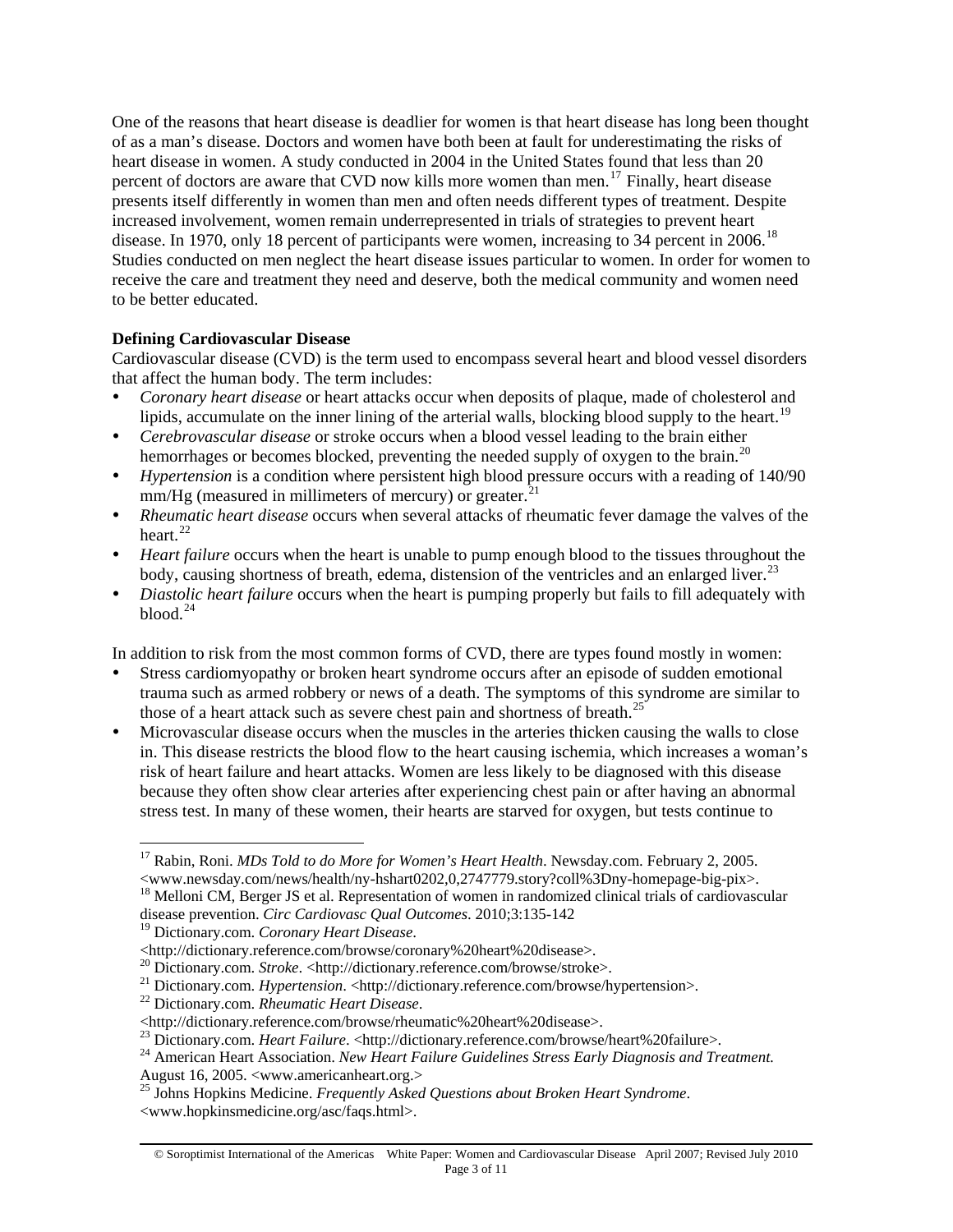show clear coronary arteries because the symptoms may be due to narrowing or hardening of vessels that are too small to show up on the test.<sup>26</sup>

### **Preventing Cardiovascular Disease in Women**

In recent decades, the dramatic increase in the prevalence of CVD in women is a direct result of negative changes in diet, a decrease in physical activity levels and an increase in tobacco use. Because of the severe impact CVD can have on a woman's health, prevention is preferred to treatment. Women should prevent and control high cholesterol by eating a diet low in saturated fat and cholesterol and high in fiber. For example, women can lower the risk of stroke and heart disease by adhering to a traditional Mediterranean diet, according to a study published in 2009 in *Circulation: Journal of the American Heart Association.* The diet is high in monounsaturated fat, plant proteins, whole grains and fish.<sup>[27](#page-3-0)</sup> In addition, women should avoid smoking, as it increases the risk of high blood pressure, heart disease and stroke. Furthermore, women need to maintain a healthy weight and engage in regular physical activity.<sup>[28](#page-3-1)</sup>

A woman must contend with greater incidence than men of misdiagnosis, improper treatment and physical impairment from CVD.<sup>[29](#page-3-2)</sup> Thus, it is important for a woman to realize and calculate her own risk factors associated with CVD, which then allows her to make the necessary lifestyle changes to lower her chance of developing CVD. The best way for women to prevent the disease is to know the risk, address modifiable risk factors and work with a doctor knowledgeable about CVD in women.

The following sections of this paper provide information about modifiable and non-modifiable risk factors, questions women should ask their doctors in order to assess their risks, and information about diagnosing and treating CVD in women.

### **Risk Factors Associated with Cardiovascular Disease**

Risk factors are the various elements associated with the onset of CVD. More than 300 risk factors can be linked to CVD. Seventy-five percent of all CVDs are caused by risk factors, several of which can be prevented, treated or controlled.<sup>[30](#page-3-3)</sup>

### **Non-Modifiable Risk Factors:**

These factors are unchangeable:

 $\overline{a}$ 

Heredity/family history – There is an increased risk for CVD if an immediate family member has had CVD before the age of 55 (male) or 65 (female).<sup>[31](#page-3-4)</sup>

<sup>26</sup> National Institute of Health. *WISE Study of Women and Heart Disease Yields Important Findings on Frequently Undiagnosed Coronary Syndrome.* January 31, 2006. <www.nih.gov/news/pr/jan2006/nhlbi-31.htm>.

<span id="page-3-0"></span><sup>27</sup> Medical News Today. *Risk of Stroke, Heart Disease in Women Lowered by Mediterranean Diet.* <www.medicalnewstoday.com/articles/139349.php>.

<span id="page-3-1"></span><sup>28</sup> Centers for Disease Control and Prevention. *Heart Disease Prevention: What you can do.* October 21, 2008. <www.cdc.gov/heartdisease/prevention.htm>.

<span id="page-3-2"></span><sup>29</sup> World Health Organization, *Women: A Special Case?* 2004.

<sup>&</sup>lt;www.who.int/cardiovascular\_diseases/en/cvd\_atlas\_12\_women.pdf>.

<span id="page-3-3"></span><sup>30</sup> World Health Organization, *Risk Factors.* 2004.

<span id="page-3-4"></span><sup>&</sup>lt;www.who.int/cardiovascular\_diseases/en/cvd\_atlas\_03\_risk\_factors.pdf>. This website includes further information on modifiable, non-modifiable and "novel" risk factors associated with cardiovascular disease for men and women, as well as comparison charts between developed and developing countries.  $31$  Ibid.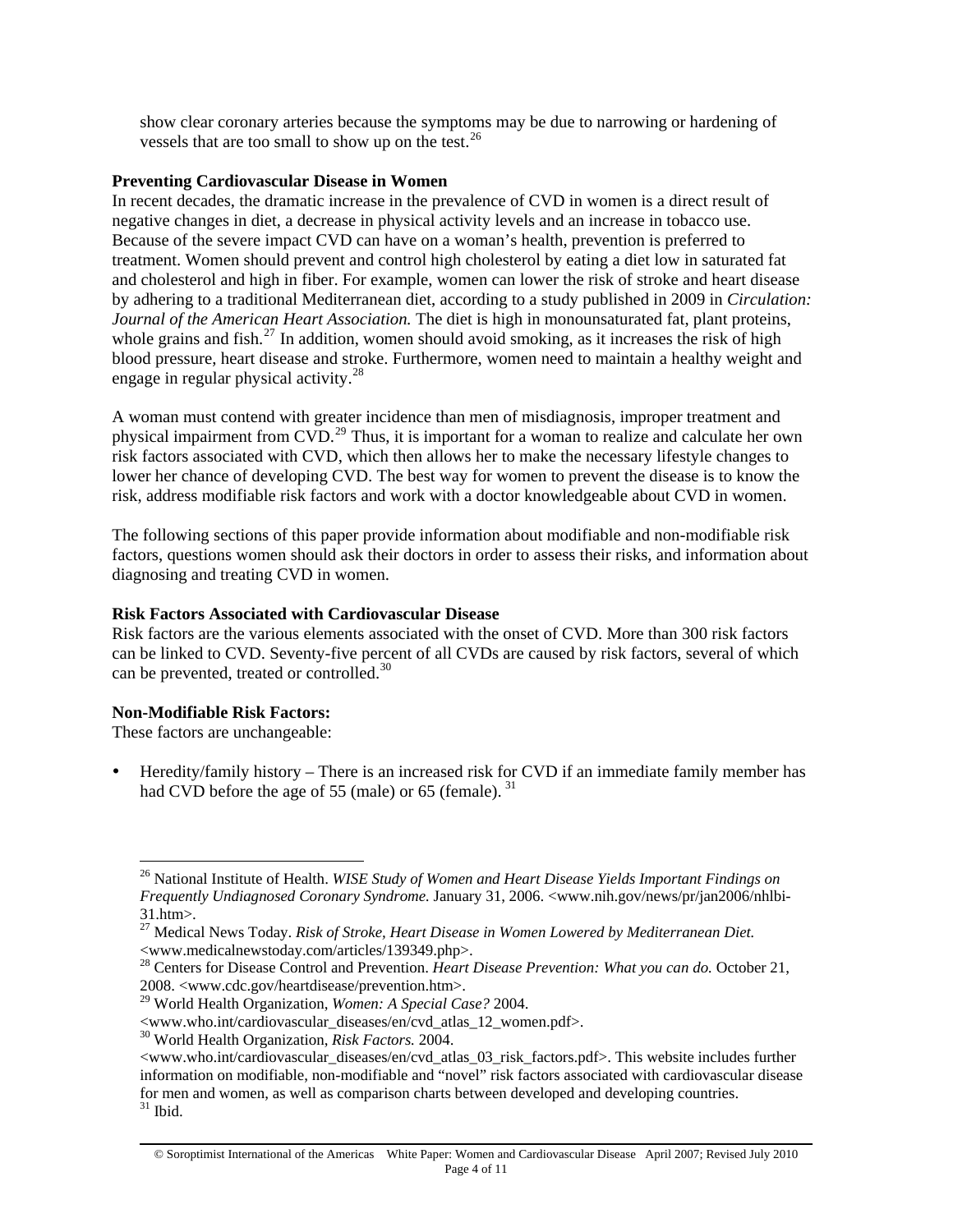- Gender There is a greater prevalence of stroke in females than males, although males are more susceptible to coronary heart disease. Increasing evidence points to significant risk factor differences between the genders.
- Race In the United States, there is an increased level of stroke in several ethnic groups such as the Hispanic, Japanese, Chinese and Black populations.
- Age Advancing age is the greatest risk factor for CVD. In women CVD usually presents itself at around 65 years of age, 10 years later than men. [32](#page-4-0)

## **Modifiable Risk Factors:**

Because the following risk factors are controllable, preventable or treatable, women should focus on addressing these factors to avoid CVD:

- Blood pressure below 120/80 mmHg (measured in millimeters of mercury) can lower the risk of  $CVD$ . <sup>[33](#page-4-1)</sup> Women with hypertension (high blood pressure) have a risk of developing CVD that is 3.55 times higher than that of women with normal blood pressure. $34$
- Tobacco use increases the risk of CVD for women. Female smokers are at risk for a heart attack 19 years earlier than non-smokers. Secondhand smoke raises coronary disease by 30 percent. One year after quitting, the risk decreases by 50 percent and after 15 years of tobacco cessation, the risk is comparable to that of a nonsmoker.  $3$
- Physical inactivity increases the chance of a stroke and heart disease by 50 percent and is more prevalent in women and girls. [36](#page-4-4)
- Obesity increases the risk of CVD. There is a greater prevalence of obesity in women than men.  $37$
- Low vegetable and fruit intake accounts for 31 percent of coronary heart disease and 11 percent of stroke worldwide.[38](#page-4-6)
- Diabetes is a major risk factor for heart attack and stroke in women.<sup>[39](#page-4-7)</sup>
- Abnormal blood lipids; high total cholesterol, LDL-cholesterol and triglyceride levels; and low levels of HDL increase the risk of coronary heart disease and stroke. [40](#page-4-8)
- Consumption of trans fat doubles the risk of developing coronary artery disease in women by raising LDL (bad) cholesterol levels and lowering HDL (good) cholesterol levels. A 2009 study found that women who already have heart disease and consume the most trans fat have three times the risk of dying suddenly compared with women who eat the least trans fat.<sup>[41](#page-4-9)</sup>
- <span id="page-4-1"></span><span id="page-4-0"></span>Stress and anxiety at a high level are believed to increase the risk of CVD.<sup>[42](#page-4-10)</sup>

 $\overline{a}$  $32$  Ibid.

 $33$  Ibid.

<span id="page-4-2"></span><sup>34</sup> American Heart Association, *International Cardiovascular Disease Statistics.* 

<span id="page-4-3"></span> $\leq$ www.americanheart.org>. Page 4.  $^{35}$  Ibid. Page 6.

<span id="page-4-4"></span><sup>36</sup> World Heart Federation. *Women, Heart Disease and Stroke Fact Sheet.*

 $\leq$ www.worldheart.org/pdr\_factsheets.php#women>. $^{37}$  Ibid.

<span id="page-4-5"></span>

<span id="page-4-6"></span><sup>&</sup>lt;sup>38</sup> World Health Organization Bulletin. Reported by the American Heart Association. International Cardiovascular Statistics. 2007 Update. <www.americanheart.org>.

<span id="page-4-7"></span><sup>&</sup>lt;sup>39</sup> World Health Organization Bulletin. Reported by the American Heart Association. International

<span id="page-4-8"></span>Cardiovascular Statistics. 2007 Update. <www.americanheart.org>. 40 World Health Organization. *Women: A Special Case?* 2004.

<sup>&</sup>lt;www.who.int/cardiovascular\_diseases/en/cvd\_atlas\_12\_women.pdf>.

<span id="page-4-9"></span><sup>&</sup>lt;sup>41</sup> Chiuve SE, Rimm EB, et al. Intake of total trans, trans-18:1, and trans-18:2 fatty acids and risk of sudden cardiac death in women. Am Heart J. 2009; 158:761.

<sup>&</sup>lt;http://www.hearthealthywomen.org/?view=article&id=699>.

<span id="page-4-10"></span><sup>42</sup> Nolan, Robert P. *Women, Stress and Cardiovascular Disease*. Medscape.

<sup>&</sup>lt;www.medscape.com/viewarticle/424905>.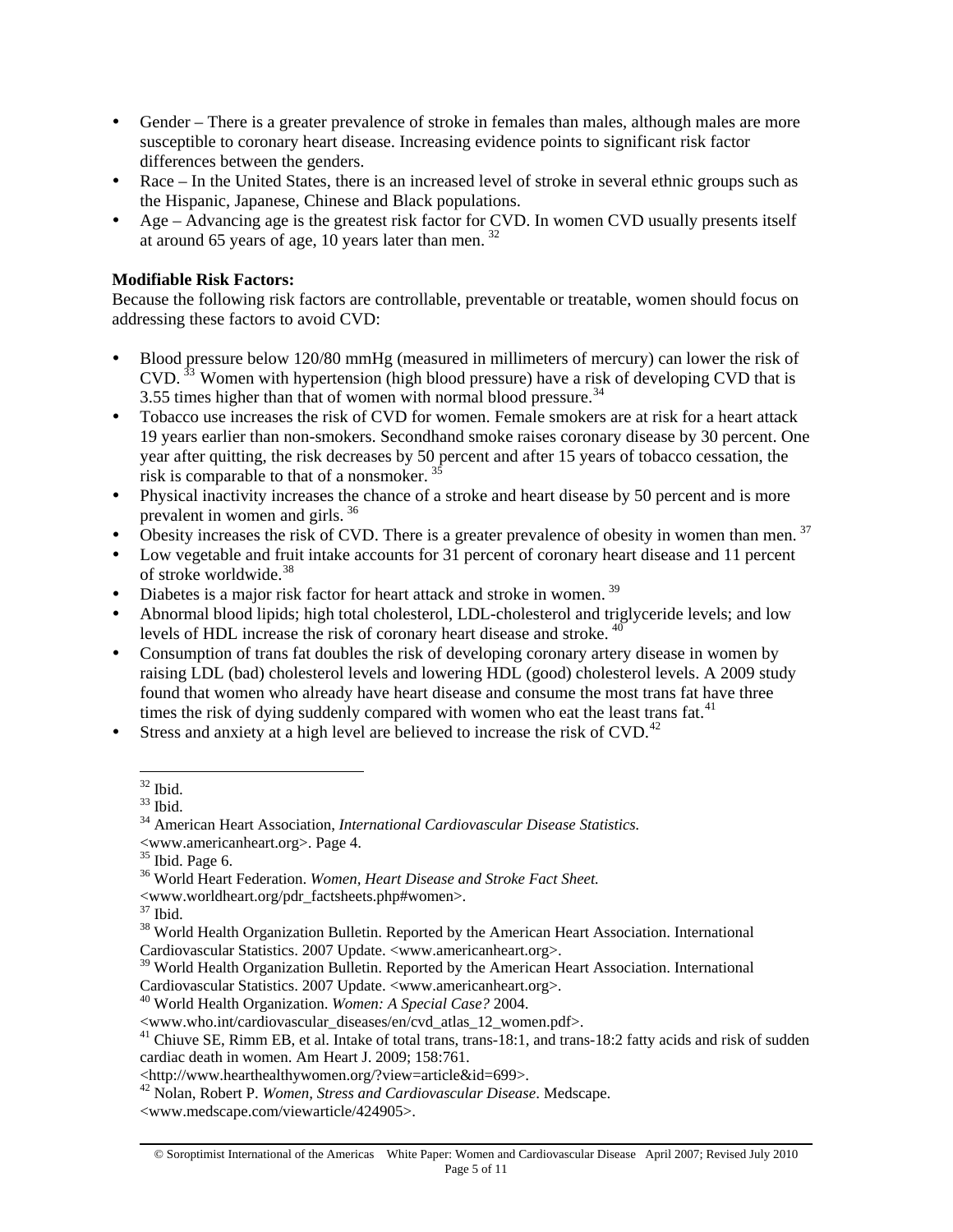- Low socioeconomic status increases the risk of CVD. $^{43}$  $^{43}$  $^{43}$
- Severe mental illness increases the risk death from CVD.<sup>[44](#page-5-1)</sup>
- Marital stress causes a more severe prognosis in women with CVD.<sup>[45](#page-5-2)</sup>
- A 2008 research study found that vitamin D deficiency increases the risk of heart disease, showing that those with low vitamin D levels were twice as likely to have a heart attack, stroke or other heart-related event, compared with those with higher vitamin D levels.<sup>[46](#page-5-3)</sup>

### **Risk Factors Primarily Affecting Women:**

- Oral contraceptives when combined with smoking 15 cigarettes a day increases the risk of coronary heart disease three to five fold, and smoking more than 15 cigarettes increases the risk  $20$  fold.  $47$
- Hormone replacement therapy may increase the risk of CVD by 22 percent.  $48$
- Polycystic ovary syndrome (POS) increases a woman's risk for diabetes, high cholesterol, high blood pressure and heart disease. [49](#page-5-6) Women with POS do not release an egg every month. POS affects a woman's menstrual cycle, insulin production, heart, blood vessels and appearance.
- CVD risk for women is particularly high after menopause.<sup>[50](#page-5-7)</sup>
- Minimization of CVD risks and symptoms causes women to delay seeking treatment.<sup>[51](#page-5-8)</sup>

## **Questions Women Should Ask and Numbers Women Should Know**

CVD is a condition best prevented before it becomes a serious health threat. To understand the risk of CVD, women should schedule a doctor's appointment and ask for a blood test to measure cholesterol and glucose levels as well as a blood pressure test. It is important to talk to a doctor at length about CVD to find out more about the risks and to ascertain the doctor's knowledge about CVD and women. The American Heart Association has a sample chart available at [<http://www.goredforwomen.org/know\\_your\\_numbers.aspx](http://www.goredforwomen.org/know_your_numbers.aspx)>. Here are a few questions to ask a doctor:

*What is my total cholesterol level? What are my HDL and LDL levels? What is my triglyceride level?* 

<span id="page-5-0"></span>Cholesterol is found in the bloodstream and in the body. It is a soft, waxy fat-like substance the body is unable to dissolve. It is carried through the body by two types of lipoproteins (LDL/low-density lipoprotein or HDL/high-density lipoprotein). <sup>[52](#page-5-9)</sup>

 $\overline{a}$ 

<www.mayoclinic.com/health/hormone-therapy/WO00046>. The findings of this study are controversial and not accepted by the medical field as a whole.

syndrome/DS00423/DSECTION=6>. Polycystic ovary syndrome (PCOS) is a medical condition in which women do not ovulate. In addition, the ovaries of PCOS sufferers usually contain a large number of small cysts. The cause of PCOS is unknown and it affects 5% to 10% of women of reproductive age.

<sup>43</sup> MacKay, Judith and George A. Mensah. *Atlas of Heart Disease and Stroke*. 2004. World Health Organization. <www.who.int/cardiovascular\_disease/>.

<span id="page-5-1"></span><sup>44</sup> Psychiatry Source. *Severely Mental Ill at Risk of CVD.* February 12, 2007.

<span id="page-5-9"></span><span id="page-5-2"></span><sup>&</sup>lt;www.psychiatrysource.com>. *<sup>45</sup>* World Heart Federation. *Women Heart Disease and Stroke Fact Sheet.* 

<sup>&</sup>lt;www.worldheart.org/pdr\_factsheets.php#women >. 46 WebMD. *Too Little Vitamin D Puts Hearts at Risk.* <www.webmd.com/heart-

<span id="page-5-5"></span><span id="page-5-4"></span>

<span id="page-5-3"></span>disease/news/20081201/too-little-vitamin-d-puts-heart-at-risk>.<br><sup>47</sup> Ibid. *48*MayoClinic.com. *Hormone Replacement Therapy: Benefits and Alternatives*.

<span id="page-5-6"></span><sup>49</sup> MayoClinic.com. *Polycystic Ovary Syndrome*. <www.mayoclinic.com/health/polycystic-ovary-

MedicineNet.com. *Definition of Polycystic Ovary Syndrome*.

<sup>&</sup>lt;http://www.medterms.com/script/main/art.asp?articlekey=4981>.<br><sup>50</sup> World Health Organization. *Cardiovascular diseases*. <www.who.int/en/>.

<span id="page-5-8"></span><span id="page-5-7"></span><sup>&</sup>lt;sup>51</sup> Fogoros, Richard N., M.D. *Women and Heart Failure*. January 2006. About.com

<sup>&</sup>lt;heartdisease.about.com/od/livingwithheartfailure/a/women\_HF.htm>.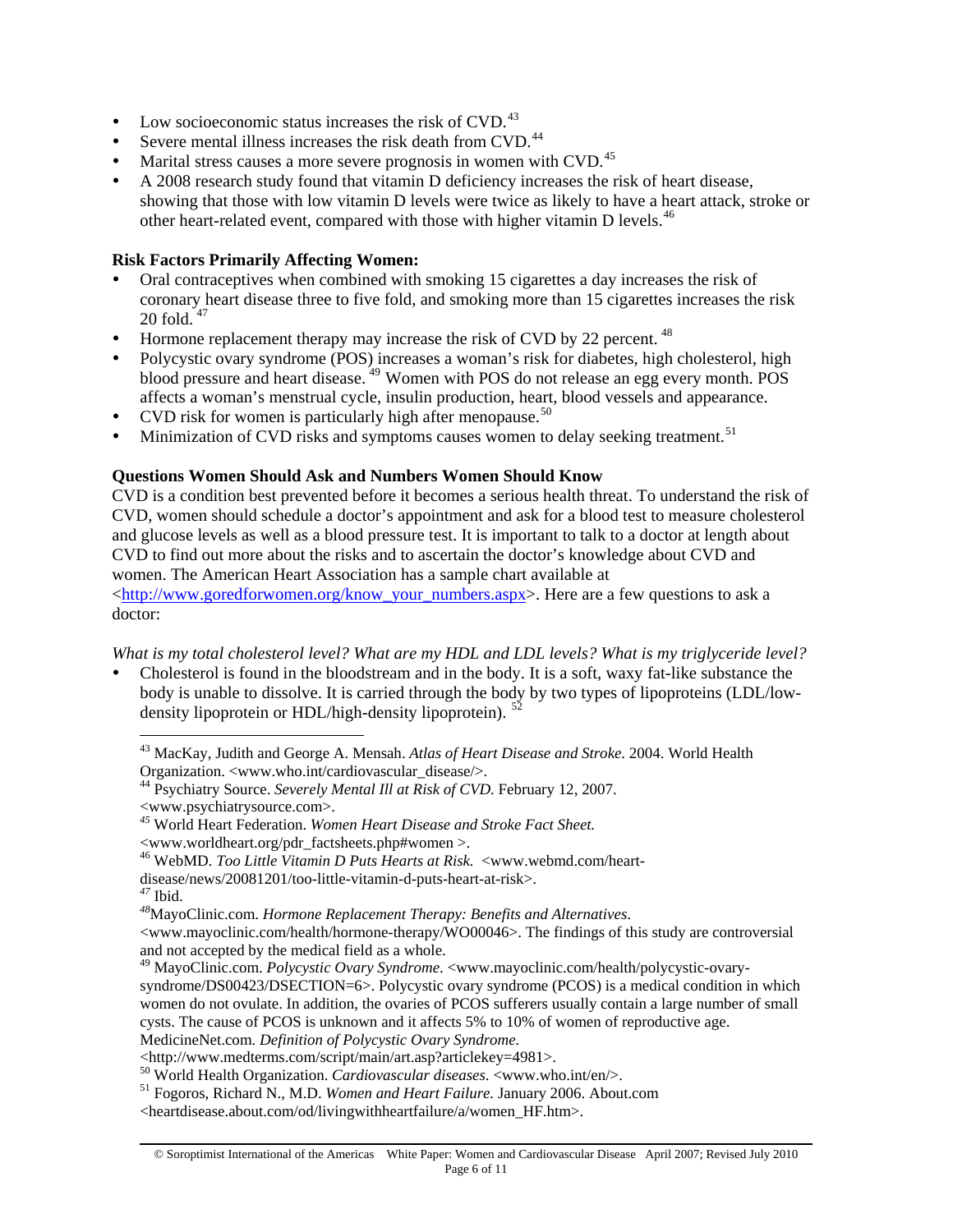- y HDL is considered "good" cholesterol because it protects against heart attacks by carrying cholesterol away from arteries and into the liver. LDL is considered "bad" cholesterol because in excess it can clog arteries by building up and forming plaque in the arteries.<sup>[53](#page-6-0)</sup>
- Triglyceride is a form of fat. People with high triglycerides often have high cholesterol.<sup>[54](#page-6-1)</sup>
- The ideal range for total cholesterol is less than 200 mg/dl. The ideal range for HDL cholesterol is 50 mg/dl or higher. The ideal range for LDL cholesterol goals vary and are based on personal risk factors: people at low risk for heart disease—less than 160 mg/dl; people at intermediate risk for heart disease—less than 130 mg/dl; people at high risk for heart disease, including those who have heart disease or diabetes—less than 100 mg/dl. The ideal range for triglycerides is less than 150 mg/dl.  $55$

## *What is my blood pressure? What is my systolic number? What is my diastolic number?*

- Blood pressure is the measure of the force (in millimeters of mercury) in the heart when it beats (systolic number or top number of blood pressure reading) and when it is at rest (diastolic number or the bottom number of blood pressure reading). [56](#page-6-3)
- The ideal range is less than  $120/80$  mmHg.<sup>[57](#page-6-4)</sup>

# *What is my fasting glucose level?*

- y Fasting glucose level or pre-diabetes is determined during a glucose test that determines the glucose (sugar) amount in the blood, measured in milligrams per deciliter (mg/dl) and is one of the major risk factors for type-two diabetes.<sup>[58](#page-6-5)</sup>
- The ideal range is less than  $100 \text{ mg/dl}$ .<sup>[59](#page-6-6)</sup>

## *What is my Body Mass Index (BMI)?*

BMI is an indirect measure of body composition that assesses body weight relative to height.

BMI less than  $18.5$  = underweight BMI between  $18.5$  and  $24.9$  = healthy BMI between  $25.0$  and  $29.9$  = overweight BMI greater than  $30.0 =$  obese  $^{60}$  $^{60}$  $^{60}$ 

*What are my risk factors for heart attack or stroke?* 

Risks are based on individual health factors (see pages 5 and 6).

<span id="page-6-6"></span>59 American Heart Association: Go Red for Women. *Know Your Numbers*. 2006.

 <sup>52</sup> Medline Plus Medical Encyclopedia. *Cholesterol*. November 4, 2004.

<sup>&</sup>lt;http://www.nlm.nih.gov/medlineplus/ency/article/002472.htm>.

<span id="page-6-0"></span><sup>53</sup>American Heart Association. *What's the Difference Between LDL and HDL Cholesterol*?

<span id="page-6-1"></span> $\langle$ http://www.americanheart.org/presenter.jhtml?identifier=180  $>$  54 Ibid.

<span id="page-6-2"></span><sup>55</sup>American Heart Association: Go Red for Women. *Know Your Numbers*. 2006.

<sup>&</sup>lt;www.goredforwomen.org/know\_your\_numbers/index.html>.

<span id="page-6-3"></span><sup>56</sup> Medline Plus Health Information from the National Library of Medicine. *Blood Pressure*. August 2004. <www.nlm.nih.gov/medlineplus/ency/article/003398.htm>.

<span id="page-6-4"></span><sup>57</sup> American Heart Association: Go Red for Women. *Know Your Numbers*. 2006.

<sup>&</sup>lt;www.goredforwomen.org/know\_your\_numbers/index.html>.

<span id="page-6-5"></span><sup>58</sup> Medline Plus Health Information from the National Library of Medicine. *Glucose Test.* February 2005. <www.nlm.nih.gov/medlineplus/ency/article/003482.htm>.

<sup>&</sup>lt;www.goredforwomen.org/know\_your\_numbers/index.html>.

<span id="page-6-7"></span><sup>60</sup> Center for Disease Control and Prevention. *BMI-Body Mass Index: About BMI for Adults*. May 2006. <www.cdc.gov/nccdphp/dnpa/bmi/adult\_BMI/about\_adult\_BMI.htm>. A body BMI table is available on the site.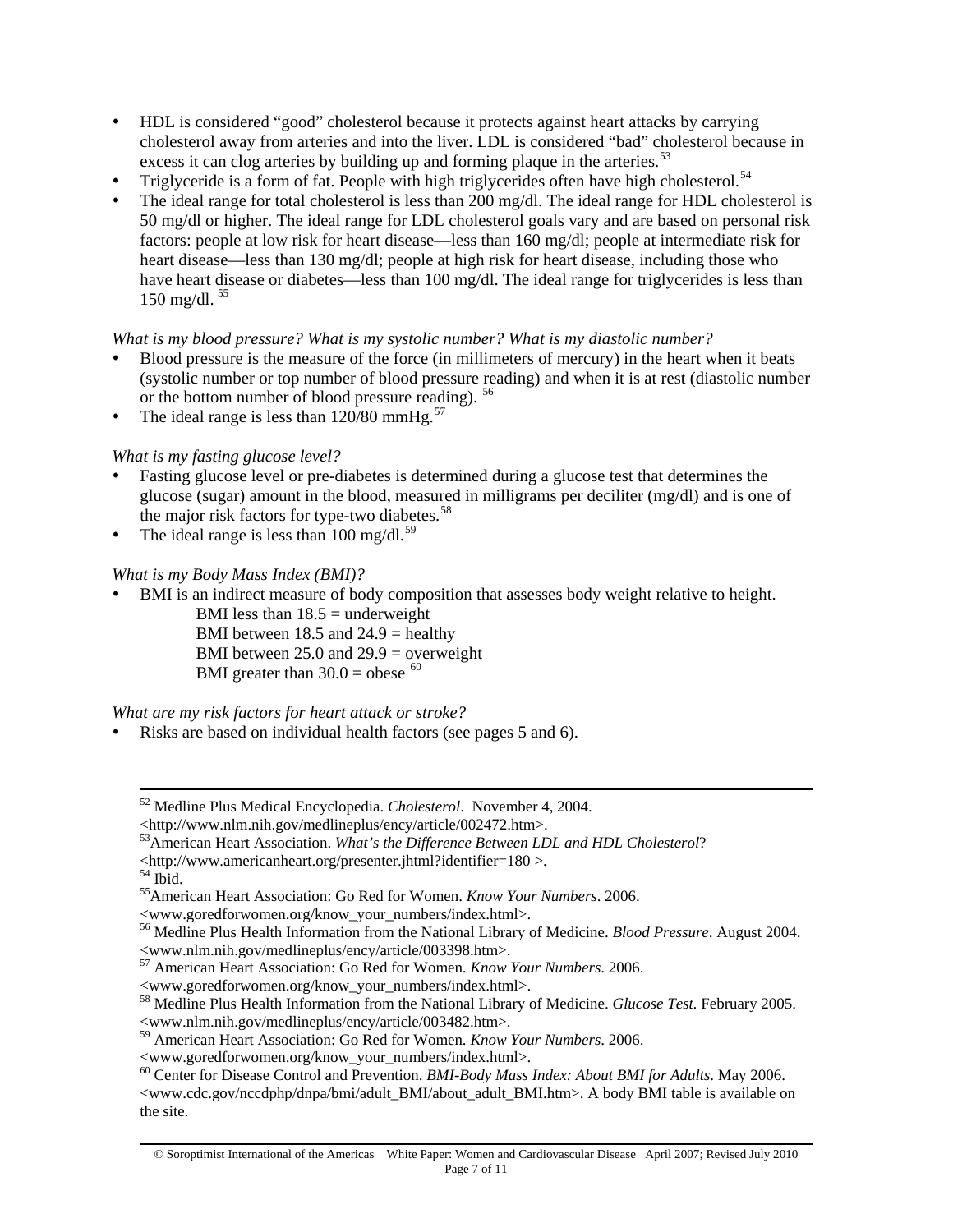## *How would I know if I am having a heart attack or stroke?*

The most common symptoms for heart attack or coronary disease are chest pain/discomfort, lightheadedness, and shortness of breath. Symptoms for a stroke are usually numbness/weakness of face, arms or legs, sudden confusion or trouble speaking or understanding others, sudden trouble seeing and/or walking, and severe headaches with no known cause.

In addition to the most common symptoms, a woman may feel a variety of milder symptoms when experiencing CVD that are not usually found in men, including:

- Fasting glucose level or pre-diabetes is determined after a glucose test that verifies the glucose (sugar) amount in the blood, measured in milligrams per deciliter (mg/dl) and is one of the major risk factors for type-two diabetes. $61$
- The ideal range is less than  $100 \text{ mg/dl}$ .<sup>[62](#page-7-1)</sup>
- General flu-like symptoms
- Tenderness/ burning/pressing sensation in the jaw, back, shoulders or arms, often with no chest pain
- Indigestion, nausea or extreme fatigue—with no chest pain
- Insomnia
- Anxiety $63$

### *What should I do if I think I'm having a heart attack or stroke?*

Have someone take you to the nearest emergency medical center.

*What are the differences of CVD between men and women?* 

- Risk factors
- Greater prevalence of certain CVD disorders in women
- Milder and different symptoms in women
- Diagnosing and treating CVD
- Survival rates and prevalence of permanent disability among women

### **Diagnosing and Treating Women**

Diagnosing heart disease is different for women than men. Unfortunately, most of the original studies on CVD were conducted on men, which allowed researchers to develop "typical" symptoms of CVD, such as chest pain, shortness of breath and lightheadedness—all of which are usually found in men. But, as discussed earlier, women experience an added set of symptoms such as indigestion, insomnia, fatigue, shortness of breath and anxious feelings.<sup>[64](#page-7-3)</sup> These symptoms are not readily associated with heart disease. In fact new research in 2008 found that coronary heart disease symptoms in women are often attributed to stress or anxiety.[65](#page-7-4) Symptoms such as shortness of breath and chest tightness are considered to be cardiac in men, but often viewed as psychological in women.<sup>[66](#page-7-5)</sup> This often results in a delay in assessment of women with heart disease. Furthermore, because women typically develop heart disease later in life they may have other health conditions that have the same or similar symptoms as CVD, making an accurate diagnosis even more difficult.

 $\overline{a}$ 

<span id="page-7-0"></span><sup>61</sup> Medline Plus Health Information from the National Library of Medicine. *Glucose Test.* February 2005. <www.nlm.nih.gov/medlineplus/ency/article/003482.htm>.

<span id="page-7-1"></span><sup>62</sup> American Heart Association: Go Red for Women. *Know Your Numbers*. 2006.

<sup>&</sup>lt;www.goredforwomen.org/know\_your\_numbers/index.html>.

<span id="page-7-2"></span><sup>63</sup> Harvard Medical School. *Women and Heart Disease Symptoms*. May 2006.

<sup>&</sup>lt;www.intelihealth.com/IH/ihtPrint/WSIHW000/8059/23513/376112.html>.

 $^{64}$  Ibid.

<sup>65</sup> PsychCentral. *Women's Heart Disease Misdiagnosed as Anxiety.* October 13, 2008.

<span id="page-7-5"></span><span id="page-7-4"></span><span id="page-7-3"></span><sup>&</sup>lt;www.psychcentral.com/news/2008/10/13/womens-heart-disease-misdiagnosed-as-anxiety/3118.html>.  $66$  Ibid.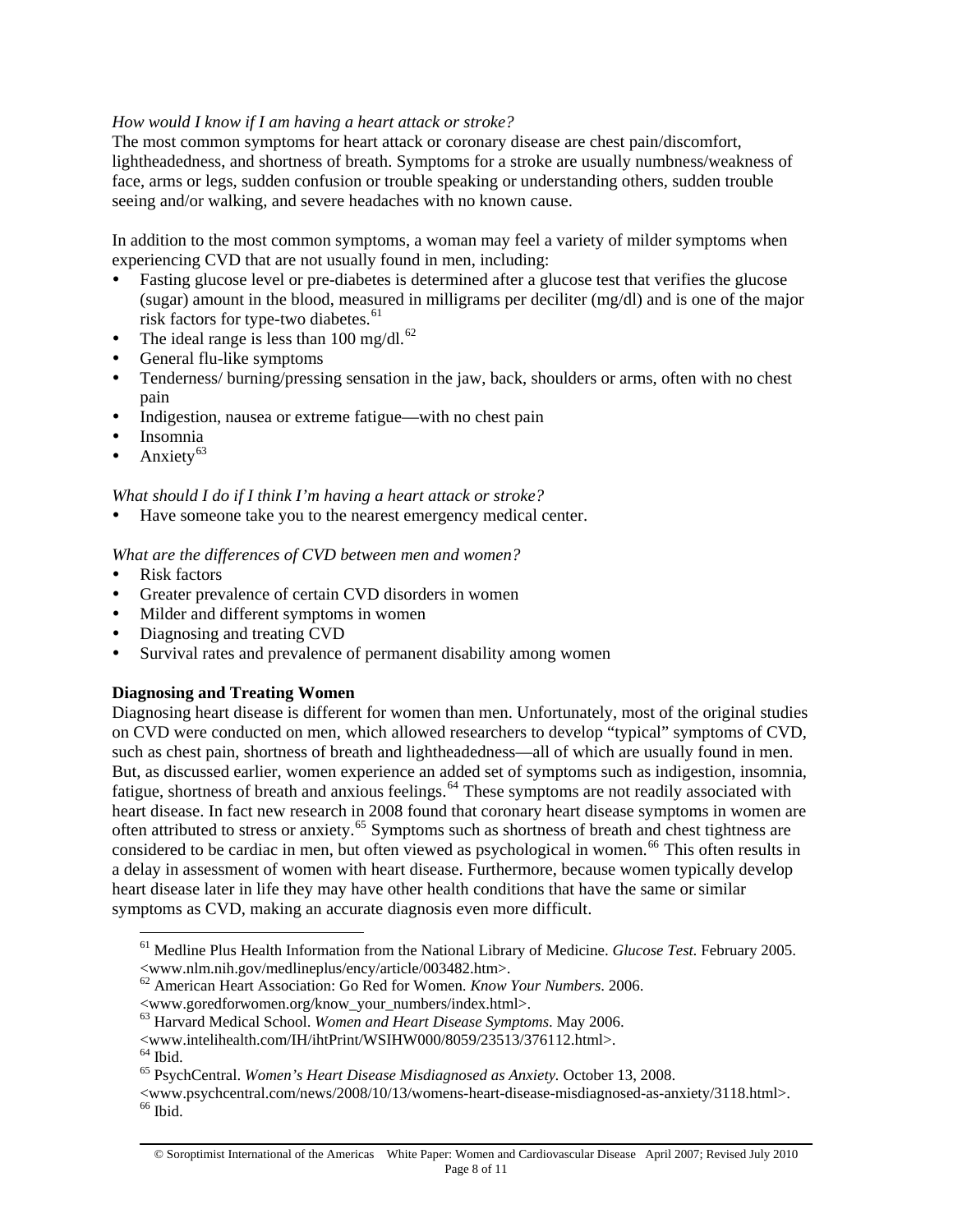Doctors use a number of tests to diagnose CVD including a chest x-ray of the heart and blood vessels,<sup>[67](#page-8-0)</sup> an echocardiogram,<sup>[68](#page-8-1)</sup> a stress test,<sup>[69](#page-8-2)</sup> holter monitoring,<sup>[70](#page-8-3)</sup> or nuclear scans to reveal the supply of blood to the heart.<sup>[71](#page-8-4)</sup> However, some traditional tests, such as the stress test, that help to diagnose CVD and work well in men, are not as effective with women.<sup>[72](#page-8-5)</sup> There is now fairly convincing evidence that women tend to minimize their CVD symptoms, leading doctors to believe the women are not in serious danger. This of course increases the health threat to women.<sup>[73](#page-8-6)</sup>

For a multitude of reasons, heart disease in women is often overlooked or misdiagnosed. The consequence is that women do not received needed treatment. In the United States, even though more women than men die of heart disease each year, women receive only 33 percent of all angioplasties, stents and bypass surgeries; 28 percent of implantable defibrillators; and 36 percent of open-heart surgeries.<sup>[74](#page-8-7)</sup> In Canada, only 32 percent of women see heart specialists after a heart attack compared to 38 percent of men.<sup>[75](#page-8-8)</sup> Furthermore, research has shown that women who call 911 with cardiac complaints are about 50 percent more likely than men to experience delays getting to the hospital.<sup>[76](#page-8-9)</sup> Finally, the Women's Heart Foundation reports that after heart attacks, women are less likely to receive simple therapies to improve survival rates such as aspirin, beta blockers or ACE inhibitors. Even after adjusting for age, this lack of treatment contributes to high rates of complications for women.[77](#page-8-10)

Once a woman is diagnosed with CVD, she has a number of treatment options to discuss with her doctors. Treatment options may include medications, angioplasty, cardiac catheterization, coronary bypass graft surgery, defibrillator, pacemakers, or the insertion of a stent. Women should do research and work with their doctor to find the treatment that is best for them. (For more information on possible treatment options, see the [Jefferson Heart and Vascular Center's Glossary of Cardiac](http://www.jeffersonhospital.org/sitecore/content/Settings/Learn%20More/Patient%20Resources/cardiac-care-glossary.aspx)  [Terms](http://www.jeffersonhospital.org/sitecore/content/Settings/Learn%20More/Patient%20Resources/cardiac-care-glossary.aspx).)<sup>[78](#page-8-11)</sup> Even after a diagnosis of CVD has been made, adequate treatment is not always readily available for several reasons. For example:

Because a woman's blood vessels are smaller, women might not be faring as well as men after receiving bypass and balloon surgery because the vessels clog easier and are harder to work with than blood vessels found in men. This size difference then causes many doctors to perform

 $\overline{a}$ 

<span id="page-8-0"></span><sup>67</sup>American Heart Association. *Chest X-Ray*.

<span id="page-8-1"></span><sup>&</sup>lt;http://www.americanheart.org/presenter.jhtml?identifier=3005143>. 68MedicineNet.com. *Definition of Echocardiography*.

<sup>&</sup>lt;http://www.medterms.com/script/main/art.asp?articlekey=3182>.

<span id="page-8-2"></span> $69$  Ibid.

<span id="page-8-3"></span> $70$  Ibid.

 $71$  Ibid.

<span id="page-8-5"></span><span id="page-8-4"></span><sup>72</sup> Harvard Medical School. *Women and Heart Disease Symptoms,* May 9, 2006.

<span id="page-8-6"></span><sup>&</sup>lt;sup>73</sup> Fogoros, Richard N., M.D. *Women and Heart Failure*. January 2006. About.com<br>
<heartdisease.about.com/od/livingwithheartfailure/a/women HF.htm>.

<span id="page-8-7"></span><sup>&</sup>lt;sup>74</sup> National Coalition for Women with Heart Disease study reported in Cohen, Elizabeth. *Heart Disease Often Misdiagnosed in Women*. CNN.com. February 2, 2007. <www.cnn.com>.

<span id="page-8-8"></span>*Macaluso and Charlie Fielman. Heart, Stroke Greater Danger for Women. Canada.com. February 2,* 2007. <www.canada.com>.

<span id="page-8-9"></span><sup>76</sup> WebMD. *Gender Gap in Heart Health Extends to 911*. <www.webmed.com/heart-

seasae/news/20090113/gender-gap-in-heart-care-extends-to-911>. 77 Women's Heart Foundation. *Women and Heart Disease Fact Sheet*. 2006.

<span id="page-8-11"></span><span id="page-8-10"></span><sup>&</sup>lt;www.womensheartfoundation.org/PDFs/FactSheet\_WHD.pdf>. 78 Jefferson's Heart and Vascular Center. *Glossary of Cardiac Care*. June 2004.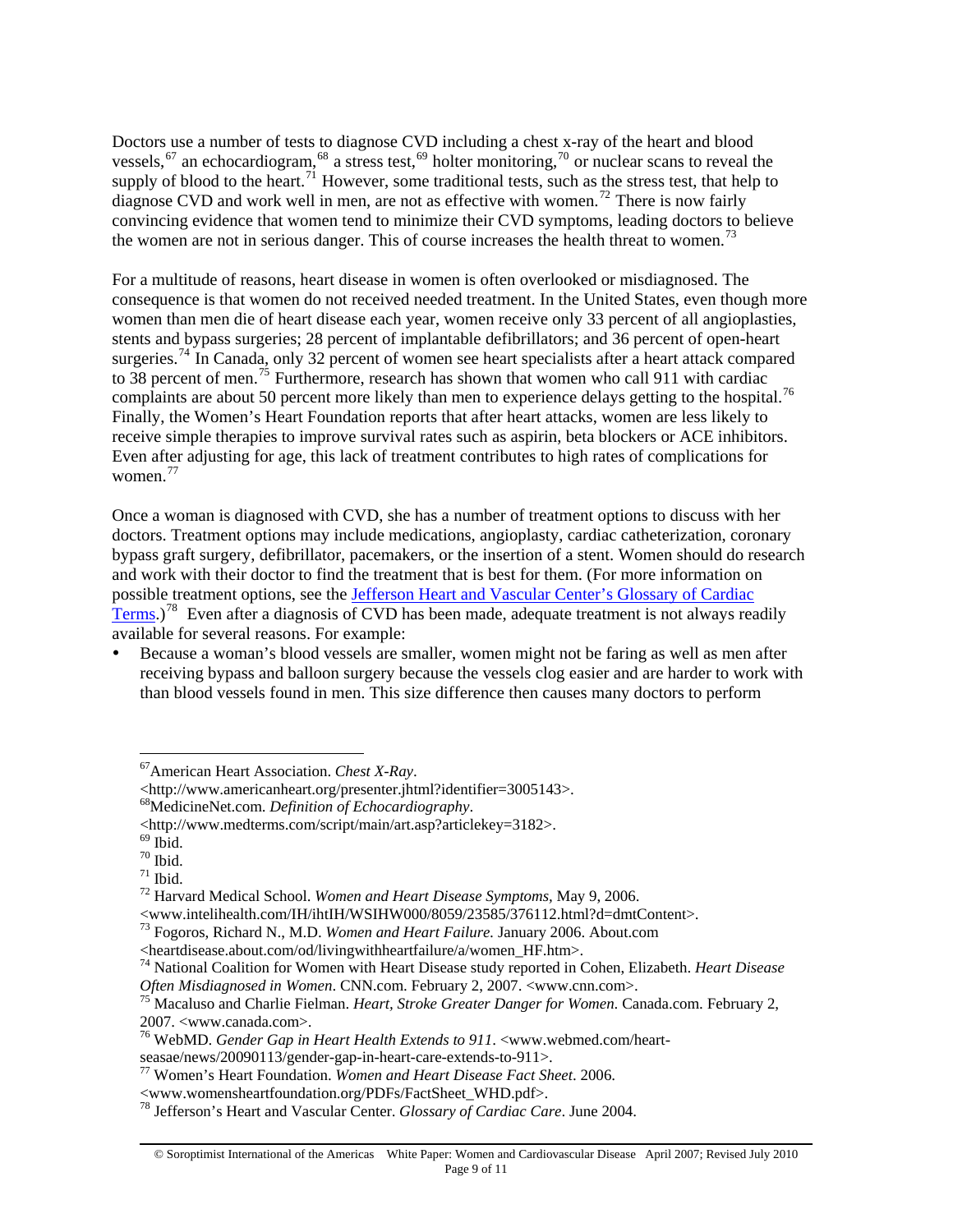coronary bypass graft surgery in women from a leg vein rather than inside the chest wall, even though using a chest artery is more effective for a patient's long-term survival.<sup>79</sup>

Because women are frequently older than men when they experience heart disease, they are more likely to have other health problems that limit treatment options and make surgery riskier and recovery more difficult.<sup>[80](#page-9-0)</sup>

### **Conclusions**

 $\overline{a}$ 

For years, heart disease has been a "man's disease." Studies were conducted on men and treatments were developed based on a man's experience. Statistics now reveal that heart disease is a woman's issue and women do not fit into the standardized diagnoses and treatments. CVD is not the same disease in women as it is in men. Now medical professionals are realizing that women have different risk factors; the disease presents itself differently in women; it is frequently diagnosed incorrectly in women; the treatment options are different; and that the risk of permanent disability, second occurrence of CVD and death from CVD are greater in women.

Yet, most women are unaware of how great a threat CVD is to their overall health because the issue is not receiving adequate attention from the medical profession or the general public. Therefore, it is critical that women take control of their health by knowing their risk factors and communicating these factors with their doctor.

#### **How Soroptimist Works to Raise Awareness about Women's Heart Health**

Soroptimist is an international volunteer service organization for business and professional women who work to improve the lives of women and girls, in local communities and throughout the world. The Soroptimist organization provides a model program kit of sample projects for clubs to undertake in local communities to raise awareness about women's heart health and to help women receive the screening tests they need. The model program kit includes educational and informational materials on CVD, a list of possible projects for clubs to perform, as well as directions on how to implement a successful project. The document is available on the Soroptimist website and can be accessed here: [<http://www.soroptimist.org/members/program/ProgramDocs/ModelProgramKits/WomenandHeartH](http://www.soroptimist.org/members/program/ProgramDocs/ModelProgramKits/WomenandHeartHealth.pdf) [ealth.pdf>](http://www.soroptimist.org/members/program/ProgramDocs/ModelProgramKits/WomenandHeartHealth.pdf).

A number of local Soroptimist clubs are already addressing the issue in their communities, including:

### **SI/Baker County, Oregon (Northwestern Region); <[sibakercounty@soroptimist.net](mailto:sibakercounty@soroptimist.net)>**

The club decided to focus on heart health in 2009. They contacted their local hospital, requesting information about CDV in women. With this information, the club made flyers explaining the risks and prevention of strokes and heart attacks in women. Club members also set up a booth at a local health fair with the help of three nurses from their local hospital. They handed out flyers, offered free blood pressure screenings, and answered questions. After the health fair, the club handed out more flyers at the hospital and at special events in their community.

**SI/Calaveras County, California (Sierra Pacific Region); [<sicalaverascounty@soroptimist.net](mailto:sicalaverascounty@soroptimist.net)>**  In 2005, the club partnered with a local hospital to provide lipid blood profile screenings at the hospital and outlying clinics at a reduced cost. The club covered the costs associated with the screenings. Also, the club offered free blood testing for heart disease to the women in the community during April and May. During the two months, 291 women took part in the free blood screenings.

#### <span id="page-9-0"></span>**SI/Desert Tucson, Arizona (Golden West Region); <[sideserttucson@soroptimist.net](mailto:sideserttucson@soroptimist.net)>**

<sup>&</sup>lt;sup>79</sup> Grady, Denise. *In Heart Disease, the Focus Shifts to Women. The New York Times.* April 18, 2006. <sup>80</sup> Ibid

<sup>©</sup> Soroptimist International of the Americas White Paper: Women and Cardiovascular Disease April 2007; Revised July 2010 Page 10 of 11